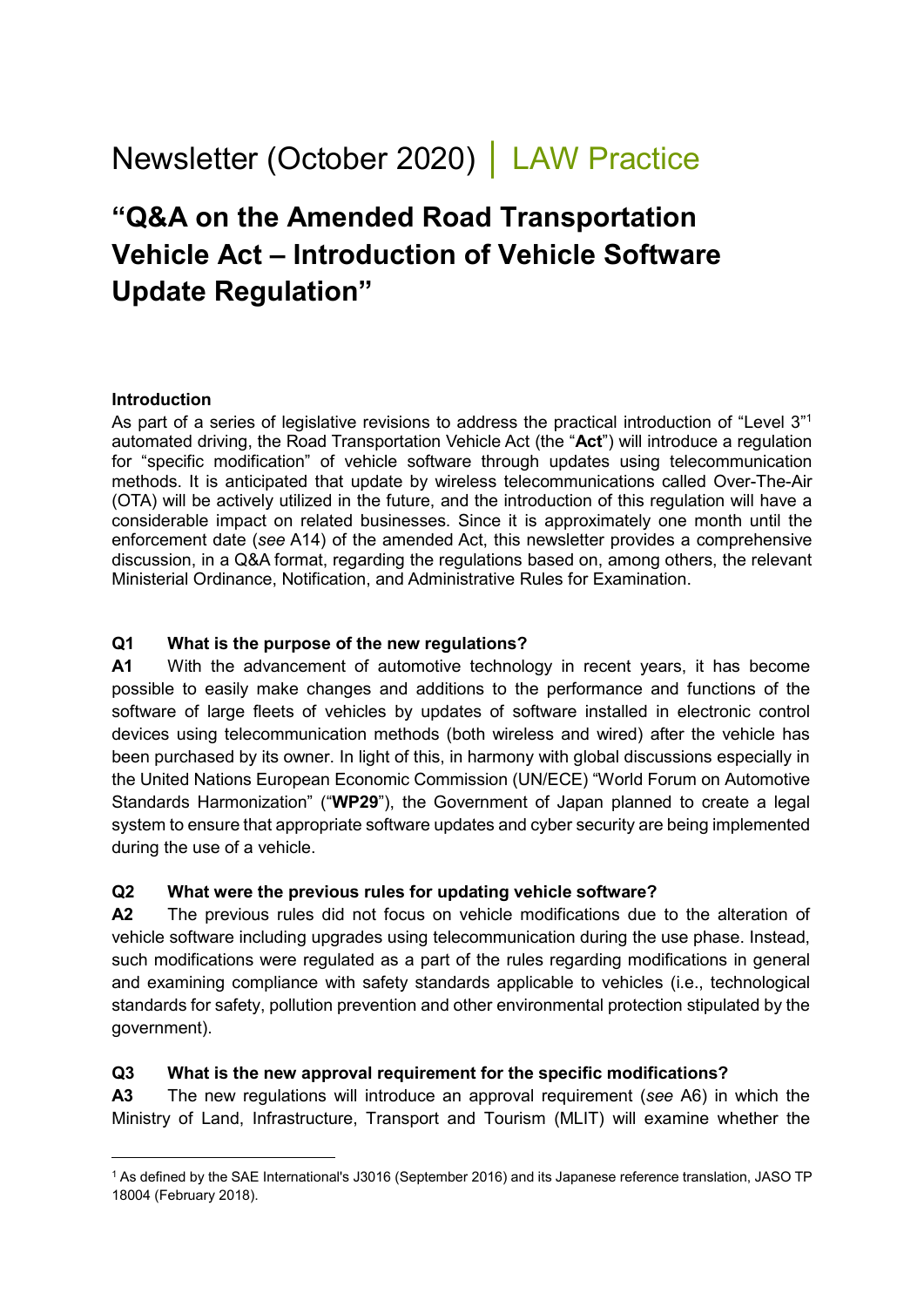company's organizational structure and processes related to its software updates and cyber security are compliant with prescribed standards. This approval will be required when a company's software update falls under the category of a "specific modification" (*see* A5). Further, it imposes obligations, among others, to maintain such organizational structure and processes even after receiving approval (*see* A12).

In addition to the compliance with safety standards for vehicles that was formerly required, the new regulations also require compliance with standards related to the organizational structure and processes. The regulations introduce a process approval in addition to vehicle type approval.

Further, an approval to specific modifications should, in principle, be obtained for each alteration in software.<sup>2</sup> In addition, it is necessary to obtain an approval for each vehicle that is modified by alteration of the software pertaining to the application, while it is also possible to obtain the approval for each vehicle type that has already been designated and approved. $^3$ 

#### **Q4 Are "Level 2" automated vehicles also subject to the approval regulations?**

A4 In a series of recent legislative revisions, Autonomous Driving Devices (ADD)<sup>4</sup> that enable Level 3 autonomous driving was added as a device which is subject to the safety standards. However, with the new regulations, the modification of a vehicle by alteration of the software installed to a device other than an ADD would also be considered as a specific modification. Thus, the application of these regulations is not limited to Level 3 or higher autonomous vehicles, and even making a modification to vehicles with Advanced Driver Assistance System (ADAS) by software alteration that enable Level 2 autonomous driving would be covered by under the regulations and prior approval would be required. Provided, however, that a vehicle without ADD is less regulated in application of these regulation (Q7(2), Q12).

## **Q5 What are the specific modifications that would require an approval?**

**A5** The amended Act defines the following activities as specific modifications that require an approval. 5

-

<sup>2</sup> Statement of Mr. Okuda as a governmental expert in No. 9 of the Committee on Land, Infrastructure, Transport and Tourism (8 May, 2019) in No. 118 of the House of Representatives of the Government, "The details of modifications by alteration of software are different depending on the purpose of the modifications, and, in principle, it is necessary to confirm the appropriateness for each software. However, in the case of implementing multiple specific modifications under the same organizational structure and processes, it is not necessarily required to confirm the applicant's organizational structure and processes individually for each software modification. Therefore, while we will strive to reduce the burden on the applicant by simplifying a portion of the related approvals, we would like to make every effort to maintain the organizational structure and processes of the individual who makes specific modifications to the automobile by conducting an appropriate post-audit of the individual who received the approval.

<sup>3</sup> Article 3, para. 1 of the Ministerial Ordinance.

<sup>4</sup> It is defined as follows: "A device which consists of a sensor to detect the conditions and surroundings at the time of operation of the vehicle and a computer and software which processes information transmitted from the sensor that is necessary to automatically operate a car based upon such software, has a function to substitute all of the abilities related to cognition, prediction, determination and operation of the person who operates the vehicle when it is used under the conditions determined by MLIT, and which is equipped with a device that records information necessary to confirm the operational state of the function" (Article 41, paragraph 2 of the Act)

<sup>5</sup> Article 99-3, para.1, items of the Act.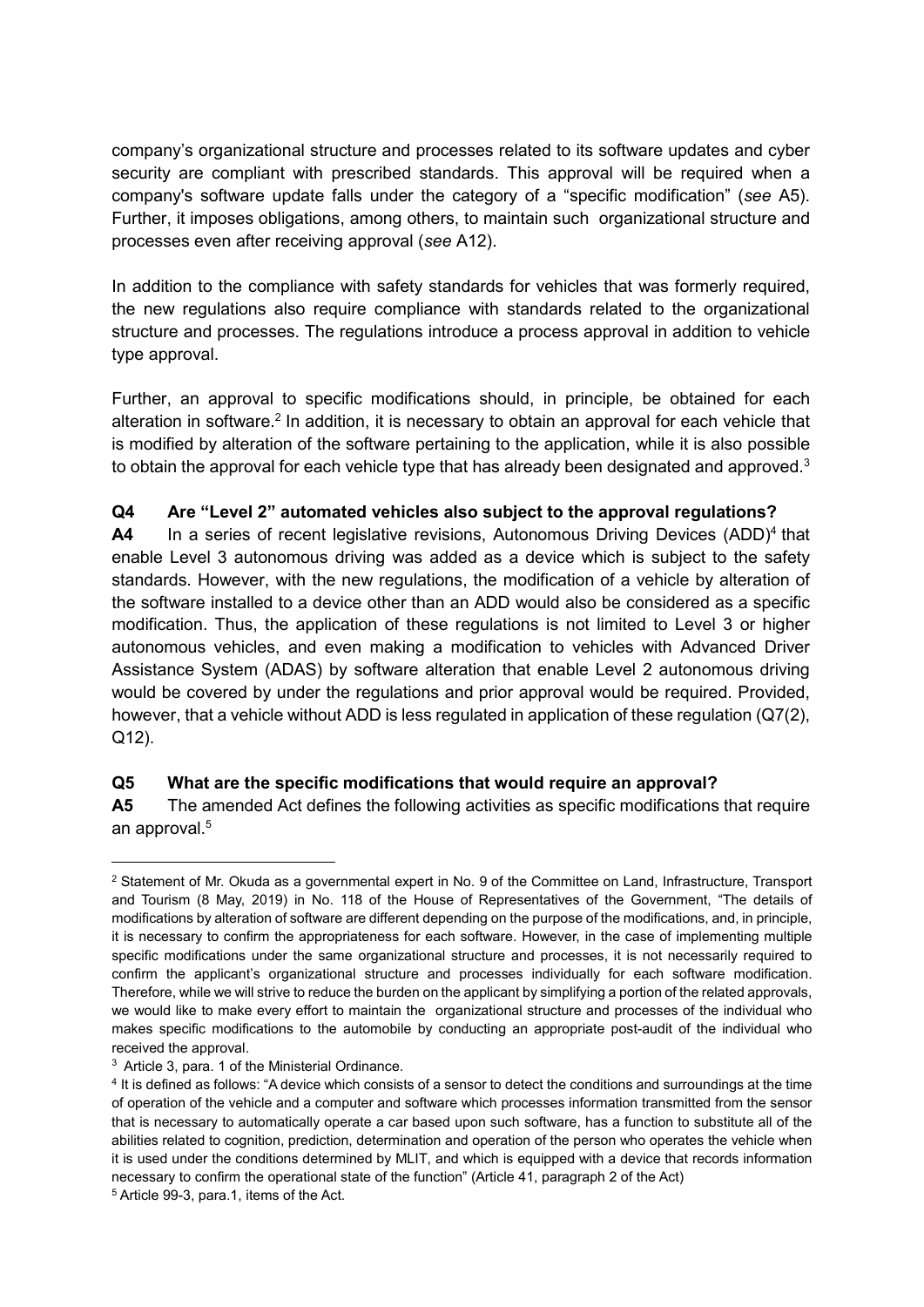- (i) Modification of a vehicle due to alteration of software installed in an ADD or other device which is stipulated in the Ministerial Ordinance of MLIT where there is a risk that the vehicle will not comply with the security standards unless the software for the vehicle modification is appropriate in accordance with the method of using telecommunication lines and other methods stipulated by the Ministerial Ordinance of MLIT ("**Direct Modification**").
- (ii) The activity of providing software [for vehicle modification to a vehicle user or other](javascript:void(0);)  [person by the method of using a telecommunication line or by any other method](javascript:void(0);)  [specified by the Ministerial Ordinance](javascript:void(0);) of MLIT for the purpose of having such user [perform the modification prescribed in item](javascript:void(0);) 1 above ("**Indirect Modification**").

The activity mentioned in (i) above means the alteration of the vehicle software by means of telecommunication that changes the function of each device (engine, handle, brake, etc.) of which device is regulated by the safety standards in the Ministerial Ordinance; unless it is obvious that such vehicle after modification complies with the safety standards. Therefore, software updates aimed at enhancing "infotainment" functions, such as browsing services, will not apply unless there is a change in the function of each such device.

The activity mentioned in (ii) above means the activity of providing software by using telecommunications or distributing electronic recording media (CD-ROM, etc.) to users, Maintenance Repair and Overhaul (MRO) service providers, etc., for the purpose of causing them to perform the activity mentioned in (i) above.

#### **Q6 What are the requirements to obtain an approval for a specific modification?**

**A6** The amended Act requires the applicant to comply with the following criteria to obtain approval (Article 99-3, para. 3).

- (i) The applicant must conform to the standards specified by MLIT with having sufficient "capability" and a "system" to properly implement the specific modification.
- (ii) The vehicle modified by the alteration of the software pertaining to the application must conform to the safety standards.

Specifically, (i) requires the applicant to have the operational management capability necessary to ensure appropriate software updates and cyber security ("**Capability**  Requirements<sup>")6</sup> and also to have the organizational structure and processes necessary to properly implement the repair of any defects caused by software updates ("**System Requirements**").<sup>7</sup> Also, the above (ii) requires that the software-updated vehicles comply with the safety standards conformity requirements ("**SSCR**"). <sup>8</sup> Further, MLIT may apply conditions and deadlines when granting an approval. 9

<sup>6</sup> Article 4, para. 1 of the Ministerial Ordinance.

<sup>7</sup> Article 4, para. 2 of the Ministerial Ordinance.

<sup>8</sup> Article 4, para.3 of the Ministerial Ordinance.

<sup>9</sup> Article 99-3, para. 2 of the Act.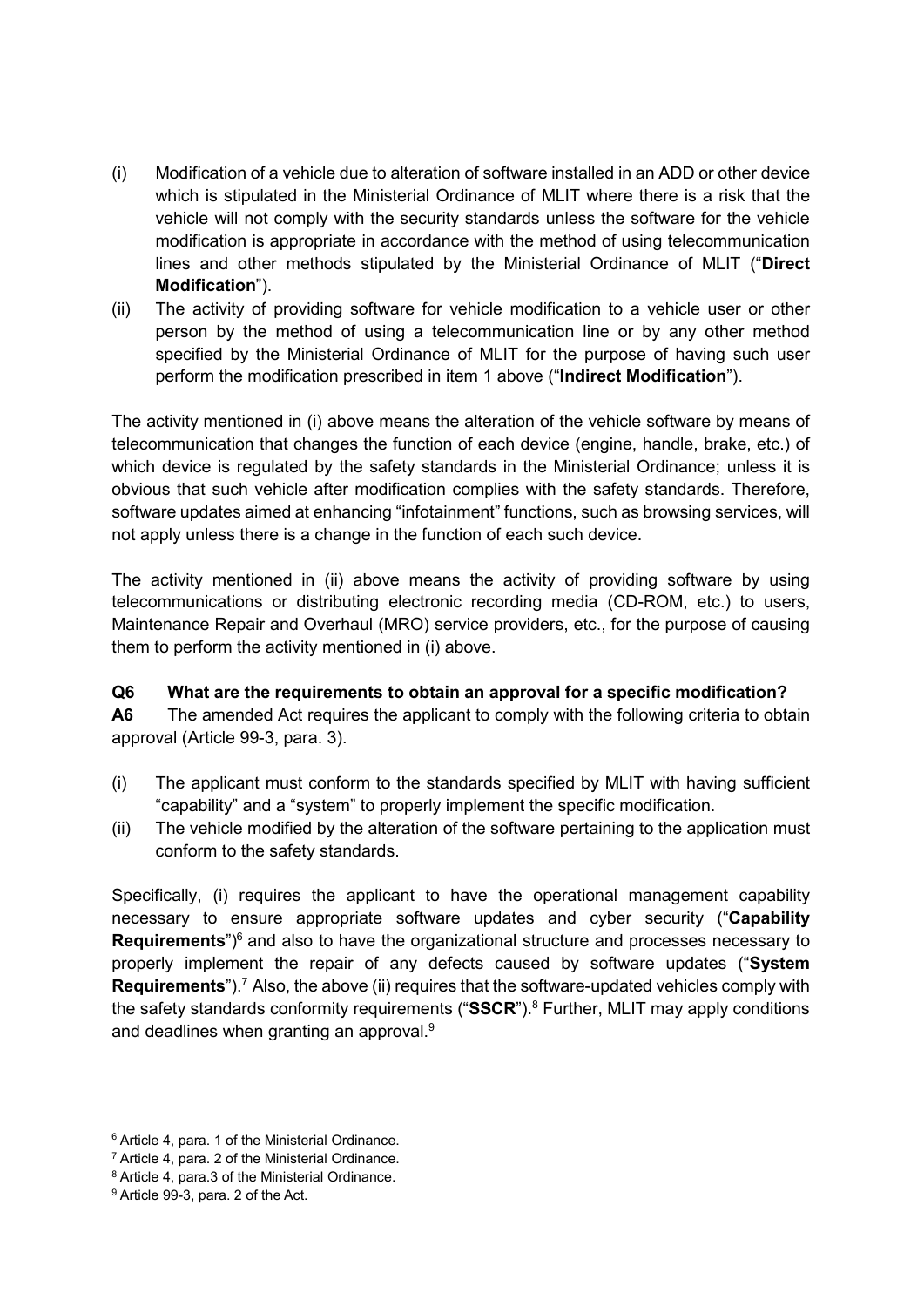## **Q7 What are the Capability Requirements? How will they be assessed?**

## **A7 (1) Capability Requirements**

The applicant must prepare a management system that complies with the technical standards of the Operation Management System for the Modification of Program ("**SUMS Technical Standards**") and the technical standards for the Operation Management System for Cyber Security ("**CSMS Technical Standards**") to establish an operation management system to ensure the appropriate management and reliability of modifications to the software and cyber security (Article 1, para.1 and Attachments 1 and 2 of the Notification which sets forth the details of the technical standards related to the approval for specific modification of vehicles ("**Notification**")). However, the applicant who intends to engage in the activities stipulated in A5(ii) above does not need to satisfy the CSMS Technical Standards.

The content of these SUM Technical Standards, CSMS Technical Standards, and the preliminary certification system for Capability Requirements were taken from the respective UN Regulation adopted by WP29 on June 24 of this year. <sup>10</sup> Similar to the safety standards, these standards were introduced with the intention to harmonize with international standards.<sup>11</sup>

## **(2) Assessment**

<u>.</u>

The applicant for the approval of a specific modification needs to be certified by MLIT in advance to satisfy their Capability Requirements. <sup>12</sup> MLIT grants certification of compliance to the standards to applicants who are deemed to satisfy their Capability Requirements, and such certificate is valid for three years.<sup>13</sup> When applying for an approval for a specific modification, the applicant needs to submit a copy of such certificate that is valid at that time to MLIT. 14

MLIT has entrusted the role of assessing the certification of the Capability Requirements to the National Agency for Automobile and Land Transport Technology ("**NALTEC**"). <sup>15</sup> NALTEC determines whether the applicant's operational management system complies with the SUM Technical Standards and CSMS Technical Standards based on the materials submitted by the applicant.<sup>16</sup> Assessment is conducted not only through the materials, but also by on-site inspections, and the period for the assessment is generally completed within eight weeks after the commencement of the review.<sup>17</sup>

<sup>10</sup> UN Regulation on SUMS Technical Standards:

<https://undocs.org/ECE/TRANS/WP.29/2020/80>

UN Regulation on CSMS Technical Standards:

<http://www.unece.org/fileadmin/DAM/trans/doc/2020/wp29grva/ECE-TRANS-WP29-2020-079-Revised.pdf>

<sup>11</sup> For SUMS technical standard, Section 7.1 of the relevant Regulation is directly translated, and for CSMS technical standard, Section 7.2 of the relevant Regulation and Table are directly translated, with a few adjustments to localize in Japan. For the prior certification system for capability requirement, Section 6 of the respective Regulation is introduced as Article 2 of the Ministerial Ordinance.

<sup>12</sup> Article 2, para.1 and 6 of the Ministerial Ordinance.

<sup>&</sup>lt;sup>13</sup> Article 2, para. 5 of the Ministerial Ordinance.

<sup>14</sup> Article 3, para.3, of the Ministerial Ordinance.

<sup>15</sup> Article 99-3, para.8 of the Act.

<sup>16</sup> Article 2, para.3 of the Ministerial Ordinance.

<sup>17</sup> Administrative Rules for Examination Rules 2-5.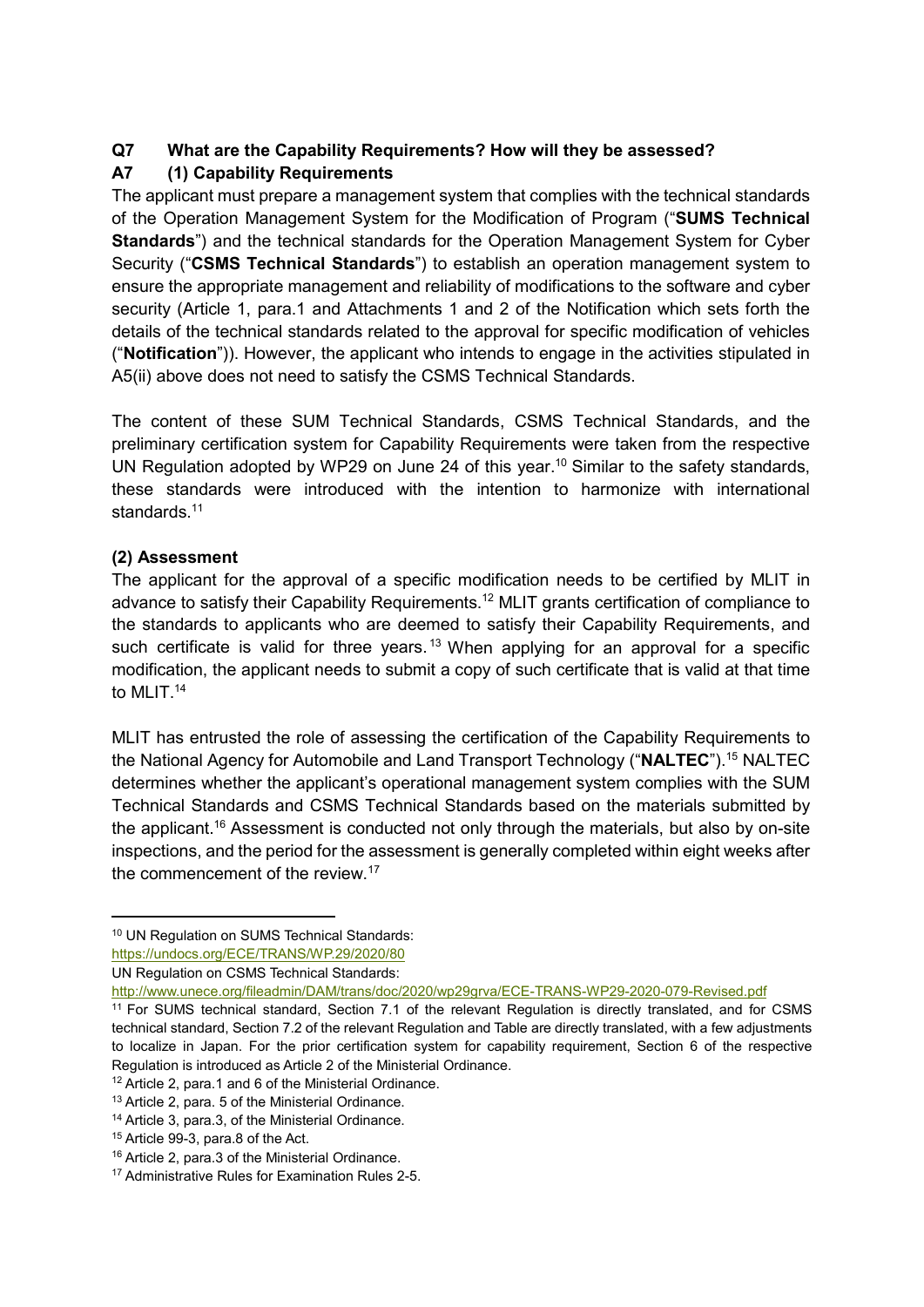Note that the Capability Requirements will not currently be assessed for vehicles that are not equipped with ADD. <sup>18</sup> Also, the CSMS Technical Standards will be partially exempt for vehicles equipped with ADD which are manufactured or type approved by 30 June, 2022. 19

## **Q8 What are the System Requirements? How will they be examined?**

## **A8 (1) System Requirements**

The System Requirements are different from the Capability Requirements under which a company's general organizational structure and processes are subject to review. Instead, the System Requirements of the applicant's organizational structure and processes are reviewed for each individual software alteration and vehicle modification. Specifically, it is necessary to develop an organizational structure and processes in which the applicant oversees the management and improvement of the design and production of the software for vehicle modification, management and alteration of the vehicle software, cyber security of the vehicle that is modified by such alteration of the software (only for Direct Modifications), and process of rectifying any defects that occurred in the vehicle related to the modification in connection with the specific modification.<sup>20</sup>

## **(2) Examination**

When applying for an approval, the applicant must attach to the application form a document certifying that the above structure and processes which satisfies the System Requirements are in place, including providing a quality assurance system chart.<sup>21</sup> Unlike the Capability Requirements and SSCR, MLIT will conduct the examination of the System Requirements.

## **Q9 What are the SSCR? How will they be examined?**

## **A9 (1) Safety Standard Conformity Requirements**

The SSCR are the requirements for vehicles to be modified upon each software alteration. Specifically, the structure, device and function of the part of the vehicle modified by the alteration of the software pertaining to the application must comply with the safety standards for each item of Article 40 of the Act and each of the devices listed in each item of Article 41, para.1 of the Act.<sup>22</sup>

For example, in the case of a vehicle equipped with an ADD of which software installed is to be updated to have the function of keeping the vehicle in a highway lane where the maximum speed during operation of the ADD is 60km/h or less, it is necessary to comply with Appendix 122 "Technical Standards for Automobiles Equipped with Low-Speed ADD on Expressways".<sup>23</sup> Further, if such alteration modifies, among others, the function of the approved vehicle type and the applicant applies for an approval of the specific modification

<sup>18</sup> Article 5 of the Notification, para.2 of the supplementary provisions of the Ministerial Ordinance.

<sup>&</sup>lt;sup>19</sup> Article 2 of the supplementary provisions of Notification.

<sup>20</sup> Article 4, para.2 of the Ministerial Ordinance.

<sup>21</sup> Article 3, para.3, item 2 of the Ministerial Ordinance.

<sup>22</sup> Article 4, para.3 of the Ministerial Ordinance.

<sup>&</sup>lt;sup>23</sup> Article 48 of the safety standards, Article 72-2, No.14 of the Notification for Details of Safety Standards for Road Vehicles, etc.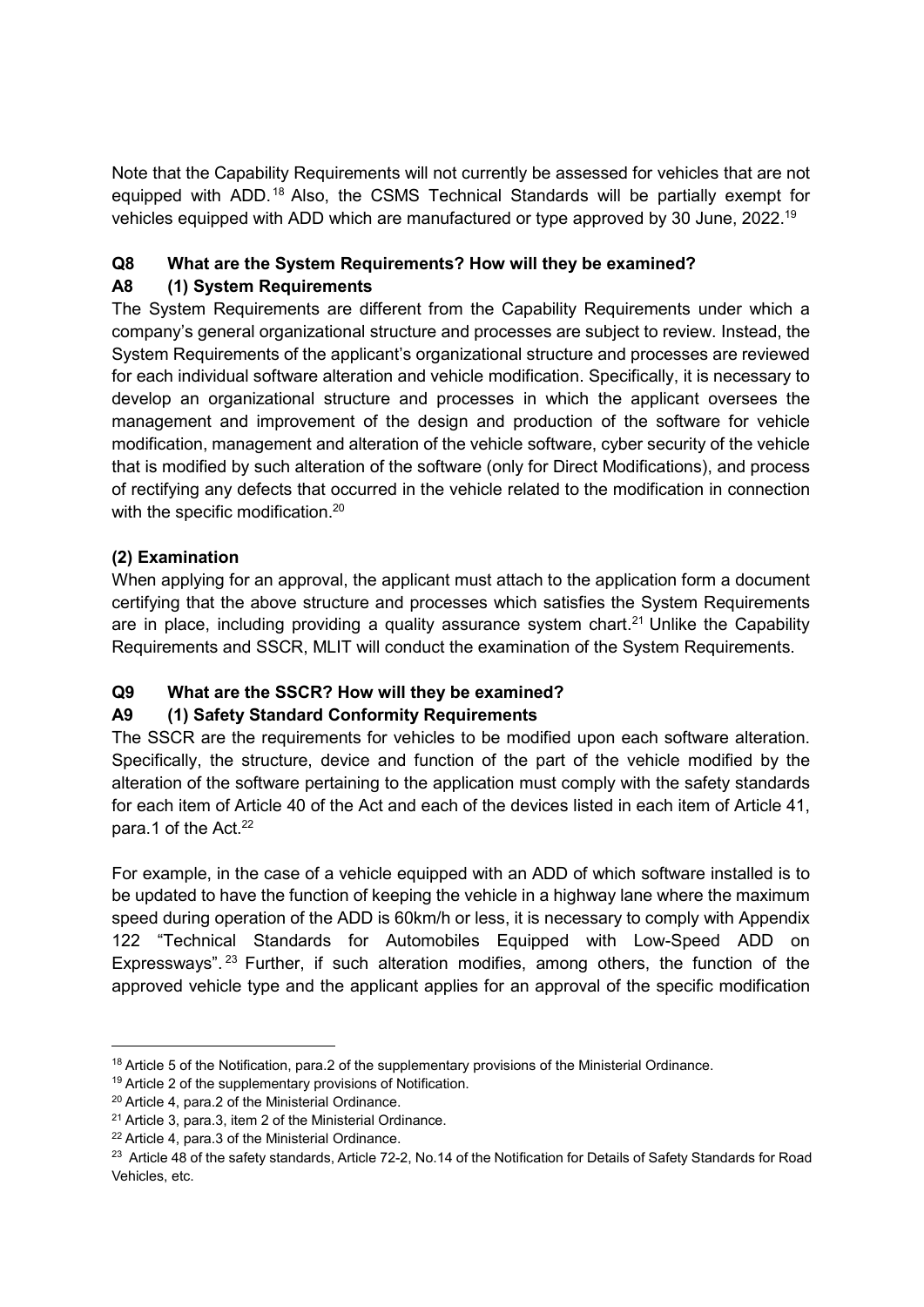for each vehicle type (*see* A3), the applicant is also required to submit a document which certifies that it has received approval of the modified vehicle type.

## **(2) Examination**

When applying for an approval, the applicant must submit a document certifying that the part of the vehicle that has been modified by the applied alteration of the software complies with the safety standards.<sup>24</sup> NALTEC will determine the conformity to the safety standards based on the materials submitted by the applicant and the vehicles presented. Generally, the period for examination is completed within six weeks after the commencement of the review.25

## **Q10 Who should apply for an approval for a specific modification?**

**A10** The party who intends to make the specific modification (*see* A5) (i.e., the party who alters the vehicle software directly by telecommunication), or the party who provides the software to a third party to make such alteration, will be the applicant for the approval for a specific modification. If there are multiple parties involved with the software update, there may be issues as to who should be the applicant as illustrated below.

(i) Various activities could be considered a specific modification, such as (a) where a vehicle manufacturer makes an alteration using software provided by an external vendor (such as a software vendor or a component manufacturer which component includes software) ("**Vendor**"), or (b) where a vehicle manufacturer provides software to an MRO service provider and such MRO service provider makes an alteration in accordance with the manufacturer's instructions. For these activities, either the vehicle manufacturer, the Vendor or the MRO service provider could be considered as a party who made a specific modification and could be an applicant for approval.

However, as the applicant will modify the software in cooperation with contracted suppliers, service providers and/or suborganizations of the applicant, MLIT will be satisfied if the applicant takes its own responsibility to alter the software by fulfilling the above licensing requirements and also securing the compliance of the obligations of all the relevant parties to be involved with the alteration. Therefore, for example, it would not be necessary for Vendors or MRO service providers to obtain a further approval for software alterations if the vehicle manufacturers could obtain approvals by establishing their internal or external system organizations including entering into any required agreements with such Vendors or MRO service providers.

Whether the vehicle manufacturer who makes the MRO service provider alter the software will apply for a Direct Modification or an Indirect Modification may differ depending on the relationship between them, the responsibilities of each other, etc., but generally, the vehicle manufacturer would be considered applying for a Direct Modification as there would be less reason for not applying under the CSMS Technical Standards (*see* A7(1)).

-

<sup>24</sup> Ministerial Ordinance, Article 3, para.3, item 4.

<sup>25</sup> Administrative Rules for Examination 2-4.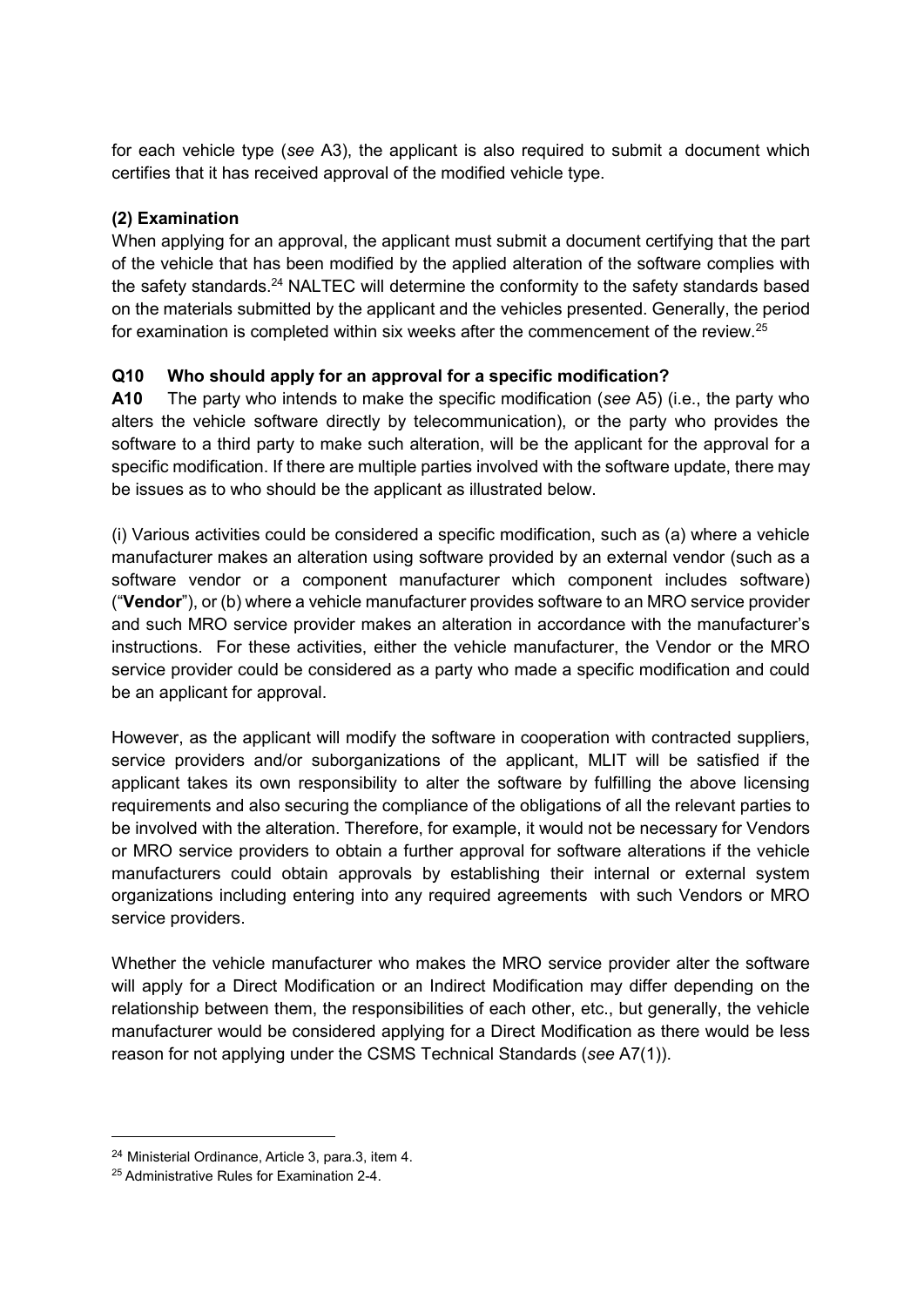(ii) Similar issues arise when an importer alters software provided by a foreign vehicle manufacturer. Similar to (i) above, the foreign manufacturer may become the applicant, but it may be difficult for it to communicate in a timely and proper manner with MLIT and/or NALTEC.<sup>26</sup> Also, as the applicant must comply with certain obligations after obtaining an approval (*see* A12), there is an issue with enforceability of such regulations to foreign manufacturers. Therefore, in fact, it would often be the case where the importer, not the foreign manufacturer, would be required to become the applicant. Note that to obtain the approval, the importer will be obliged to record and retain certain information of the software at its own facilities.<sup>27</sup> This means that, the importer will need to take the necessary measures to manage the information that it previously did not record and retain on its own (*see* A13(i)).

(iii) In addition, for Vendors who are applying for an approval, if they alter the software directly and not through the manufacturers or importers, they are required to submit a document certifying that consent has been obtained from the manufacturer or the importer and a document describing the details of such consent (including the scope of the vehicles to be modified by the alteration of the software and the implementation conditions of the specific modification pertaining to the application) together with the documents to be submitted for examination of the System Requirements (*see* A8(2)). The amendment to the Act also allows Vendors to apply for type designation (Article 2 of Vehicle Type Designation Rules) in order for them to apply for an approval for each vehicle type after obtaining the modified type approval.

## **Q11 Is it required to obtain an approval for specific modifications for alterations to software that have been handled through the recall process?**

**A11** Recall is conducted under Article 63-3 of the Act that requires notice to MLIT in advance to take the necessary improvement measures if the structure, device, or function of a vehicle under an approved type is or may be in compliance with safety standards, and whether the cause of such non-compliance is in the design or production process. Under this recall process, measures should be taken to reinstate the vehicle to the specifications of the designated type. If the scope of the planned software alterations remains within such scope, it would be sufficient to conduct such alteration under the recall process, and it would not be necessary to obtain a separate approval for the specific modification. On the other hand, when a software alteration is made during the recall process in a way that changes the specification of the vehicle for its designated type, an application for an approval for the specific modification may be required together with the prior notification for recall to MLIT.

#### **Q12 What are the obligations to be imposed on the applicant?**

**A12** The applicant of the specific modification must be obliged to maintain compliance with standards related to the Capability Requirements and System Requirements and must comply with, among others, the following requirements: $^{28}$ 

<sup>&</sup>lt;sup>26</sup> For example, the foreign vehicle manufacturer would be required to be capable of proper communications with MLIT and NALTEC under 3.1.1 and 3.1.12 of the SUMS technical standards. Also, it would need to be capable of responsive and proper communications with MLIT regarding remedying any defects that occurred in the automobile which must be managed by the applicant under the System Requirements.

<sup>27</sup> Article 5, item 2 of the Ministerial Ordinance, Article 2 of the Notification, and A12.

<sup>&</sup>lt;sup>28</sup> Article 99-3, para.4 of the Act; para.5 of the Act, Article 5 of the Ministerial Ordinance.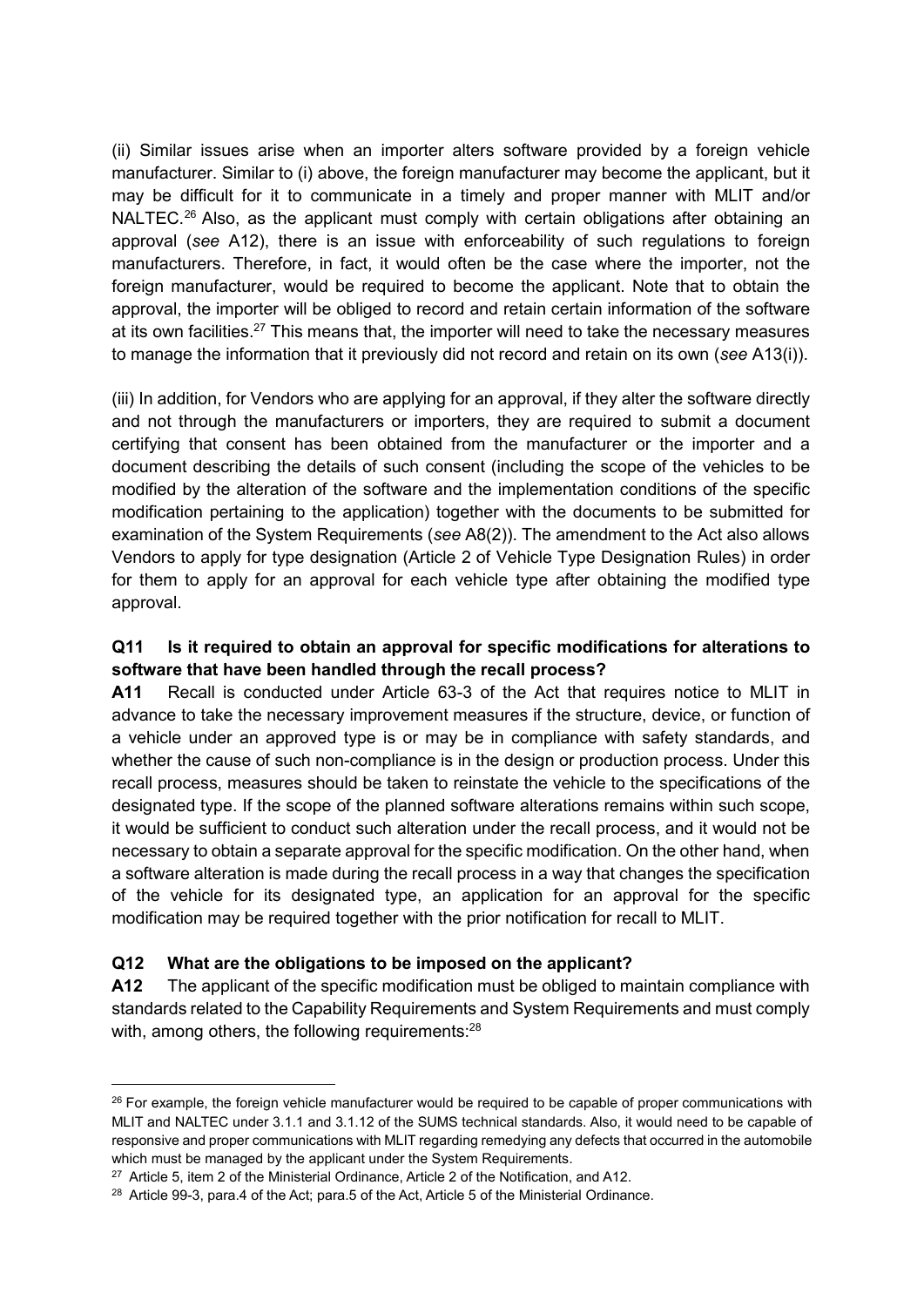(i) Notify MLIT of any change in the items described in the application form and its attachments for approval.

(ii) Record the prescribed information concerning the applied alteration, such as the implementation status of the alteration of the software and retain said information at the facility of the applicant.

(iii) Take measures to ensure the cyber security of vehicles subject to the alteration of the software pertaining to the approval including monitoring, detecting and responding to cyber security threats and vulnerabilities (applicable only to the Direct Modification).

(iv) Providing the vehicle users with information on the purpose, contents, time required for the alteration and how to use the new function for the alteration of the software pertaining to the approval.

In addition, MLIT may collect reports or conduct on-site inspections of the applicant when MLIT finds it necessary in order to ensure the appropriate implementation of the specified modification by the applicant, and may issue an order to suspend the specified modification or revoke the approval when the applicant is found to have violated the above obligations.<sup>29</sup>

By imposing these obligations on applicants even after they are approved, it is aimed to ensure appropriate software updates and cyber security throughout the vehicle's lifetime.

Currently, an applicant for a specified modification of a vehicle that does not equip the ADD will not be liable for the obligations described in (ii) to (iv) above.<sup>30</sup>

## **Q13 What is the applicant's liability for any damages caused by updating the vehicle's software?**

**A13** The amended Act does not provide for liability for any damages incurred by users or third parties arising from the implementation of a specific modification. Therefore, the liability of the applicant is determined in accordance with existing laws such as criminal law and civil law (including the Product Liability Law, etc.). However, this amendment may affect the applicant's liability as follows:

(i) As noted above (*see* A12(ii)), the applicant will be obliged to record and maintain at its own facility certain information about the software to be altered. Also, the applicant must provide the process where the applicant is able to make such information available to MLIT and NALTEC.<sup>31</sup> For this reason, it will be required to provide certain information concerning the software for an audit by the authorities such as MLIT and such information can become the basis for criminal or administrative liability. Also, in some cases, it will be used as evidence by another party to a lawsuit to claim for product liability based on defects in the design of the software.

(ii) In addition, as described above (*see* A12(iv)), applicant is obligated to provide users with information about software alterations. If such obligation is not performed correctly, product liability, in addition to criminal or administrative liability, based on defects in the instructions and warnings of the software could also be claimed.

<sup>&</sup>lt;sup>29</sup> Article 100, para.1, item 17, para.2, and Article 101 of the Act; Article 99-3, para 7 of the Act.

<sup>30</sup> Ministerial Ordinance, Article 5, para.2 of the supplementary provisions.

<sup>31</sup> SUMS Technical Standards 3.1.12.